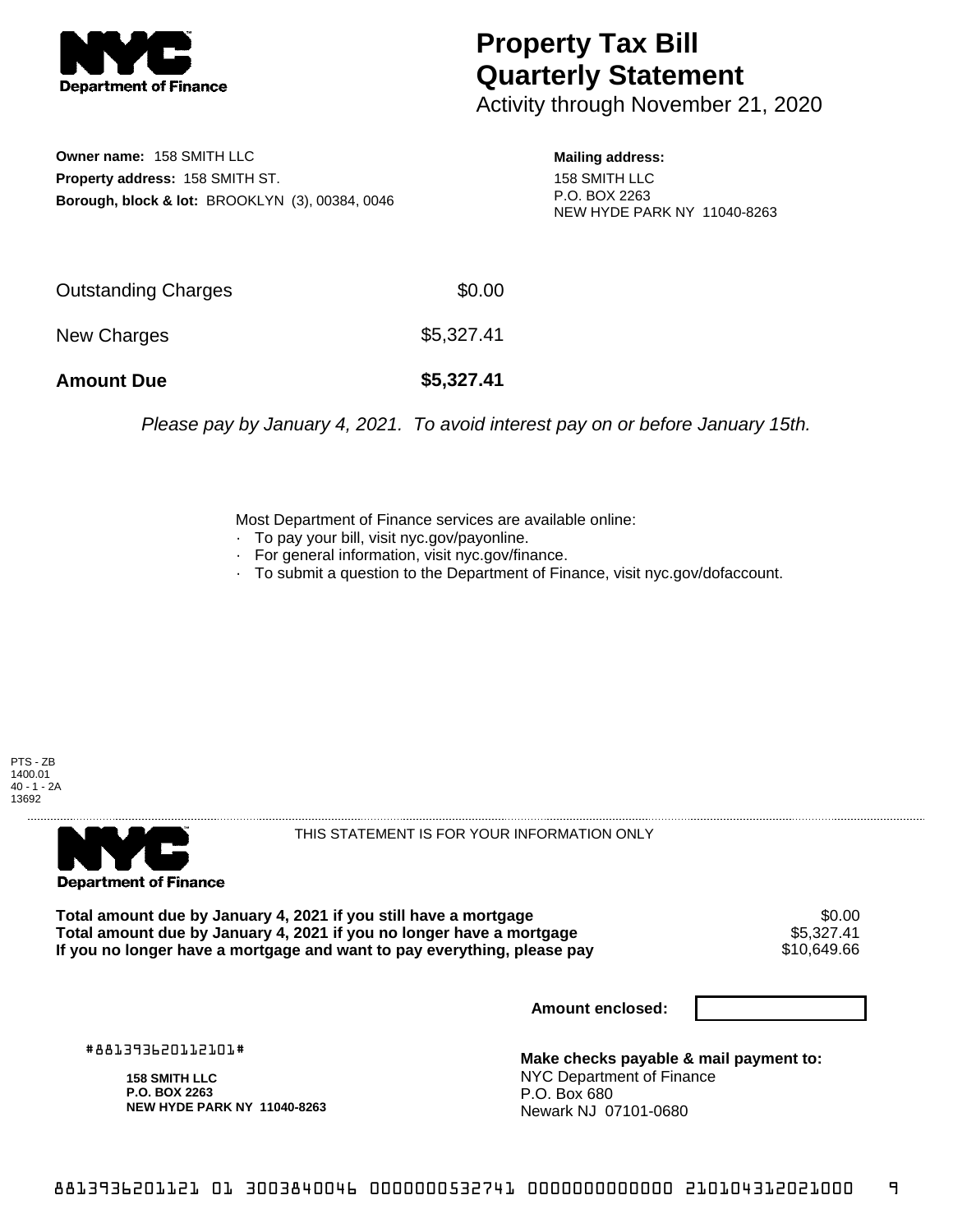

| <b>Billing Summary</b>                                            | <b>Activity Date Due Date</b> |                              | Amount                   |
|-------------------------------------------------------------------|-------------------------------|------------------------------|--------------------------|
| Outstanding charges including interest and payments               |                               |                              | \$0.00                   |
| <b>Finance-Property Tax</b><br>Adopted Tax Rate                   |                               | 01/01/2021                   | \$5,522.83<br>$$-182.42$ |
| Payment                                                           | 10/03/2020                    | Astoria Fed Sav & Loan Assoc | $$-13.00$                |
| <b>Total amount due</b>                                           |                               |                              | \$5,327.41               |
| <b>Tax Year Charges Remaining</b>                                 | <b>Activity Date</b>          | Due Date                     | <b>Amount</b>            |
| Finance-Property Tax<br>Adopted Tax Rate                          |                               | 04/01/2021                   | \$5,522.83<br>$$-182.42$ |
| Total tax year charges remaining                                  |                               |                              | \$5,340.41               |
| If you pay everything you owe by January 4, 2021, you would save: |                               |                              | \$18.16                  |
| <b>Overpayments/Credits</b>                                       | <b>Activity Date</b>          | Due Date                     | Amount                   |
| Credit Balance                                                    |                               | 10/01/2020                   | $$-13.00$                |
| <b>Credit Applied</b>                                             | 10/03/2020                    |                              | \$13.00                  |
|                                                                   |                               | Total credit applied         | \$13.00                  |
|                                                                   |                               |                              |                          |

**Total overpayments/credits remaining on account \$0.00**

## **Home banking payment instructions:**

- 1. **Log** into your bank or online bill pay website.
- 2. **Add** the new payee: NYC DOF Property Tax. Enter your account number, which is your boro, block and lot, as it appears here: 3-00384-0046 . You may also need to enter the address for the Department of Finance. The address is P.O. Box 680, Newark NJ 07101-0680.
- 3. **Schedule** your online payment using your checking or savings account.

## **Did Your Mailing Address Change?** If so, please visit us at **nyc.gov/changemailingaddress** or call **311.**

When you provide a check as payment, you authorize us either to use information from your check to make a one-time electronic fund

transfer from your account or to process the payment as a check transaction.